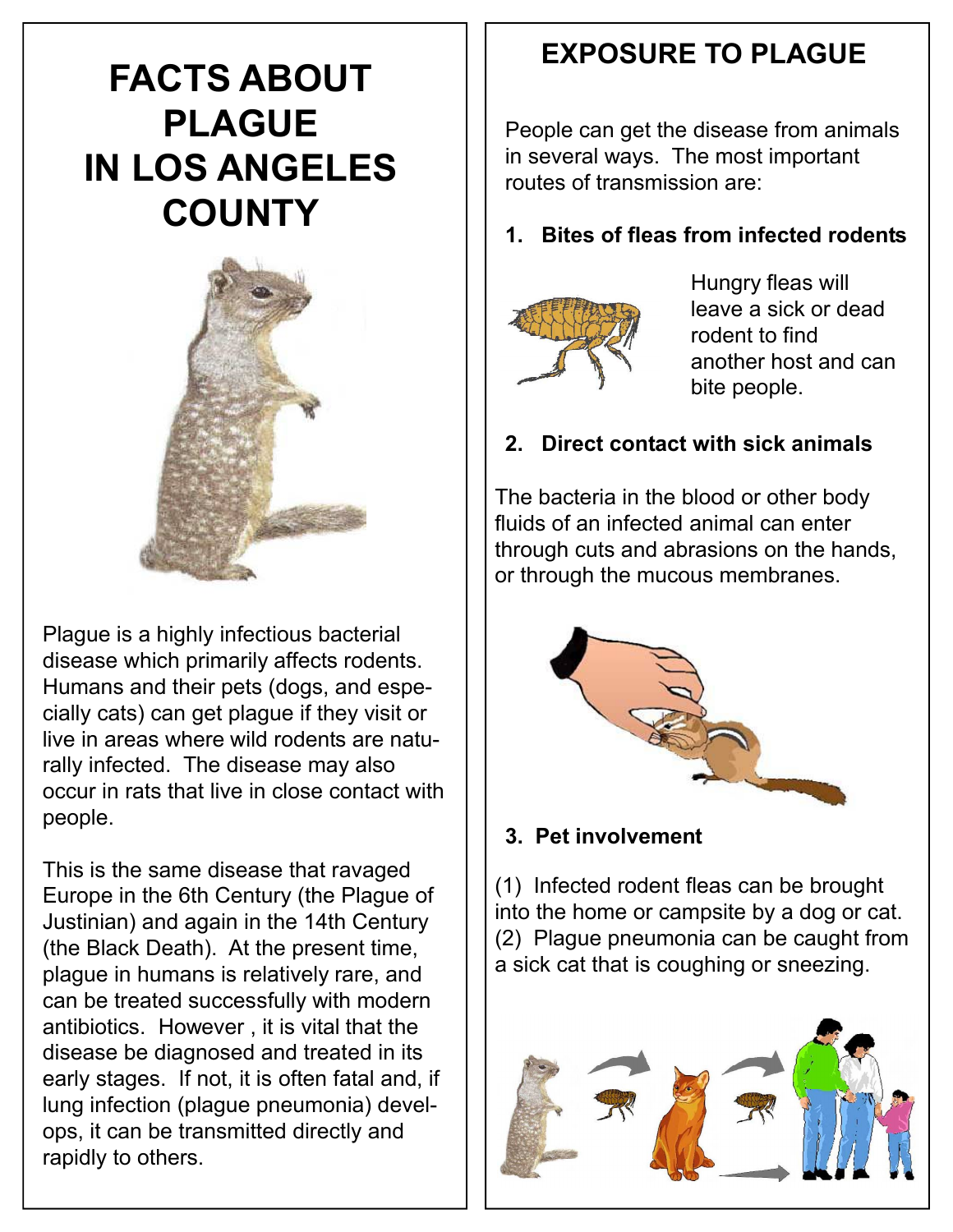Plague in California occurs in the foothills, plateaus, mountains and coast (shaded areas on map). Plague is absent from the southeastern desert region and the Central Valley.

When plague was first introduced to North America, it was principally associated with domestic rats in urban areas. The last known human cases of ratassociated plague occurred in Los Angeles in the 1920's.



Today, wild rodents in rural areas are the principal source of plague in Los Angeles county. The potential for exposure exists throughout the county, but the major threat of plague to humans is in the rural recreational and wilderness areas of the Angeles National Forest, as well as the Santa Monica and San Gabriel mountains. Since 1979 there have been three cases of human plague contracted within the county. Two cases were the result of contact with infected rodent fleas, the third was from exposure to a pet cat infected with plague.

The Los Angeles County Department of Health Services has recently detected evidence of plague in both feral and freeroaming domestic cats within the county. These animals can prey upon rodents infected with plague or can transport plague-infected fleas.

You can minimize your exposure to plague by educating yourself about this disease, and by carefully following the precautions listed in this pamphlet.

# **RISKS OF PLAGUE ANIMALS THAT CARRY PLAGUE**





**Chipmunks** 

California ground squirrel

The most important wild rodents that can carry the disease are squirrels (especially ground squirrels), chipmunks, woodrats, mice and marmots. Plague is lethal to many rodents; therefore, any sign of sick or dead rodents is a warning that plague may be in the area. Other wild animals especially rabbits, carnivores (including coyote, bobcat, badger, bear, gray fox and skunk) and wild pigs - can also acquire plague but usually with no signs of illness.



Domestic animals can acquire plague and pose a direct threat to humans. Dogs rarely become ill, but cats are highly susceptible and can suffer a severe illness. Pets can transport rodent fleas from the field into homes or campsites. If a cat develops plague pneumonia, it can infect humans by coughing or sneezing.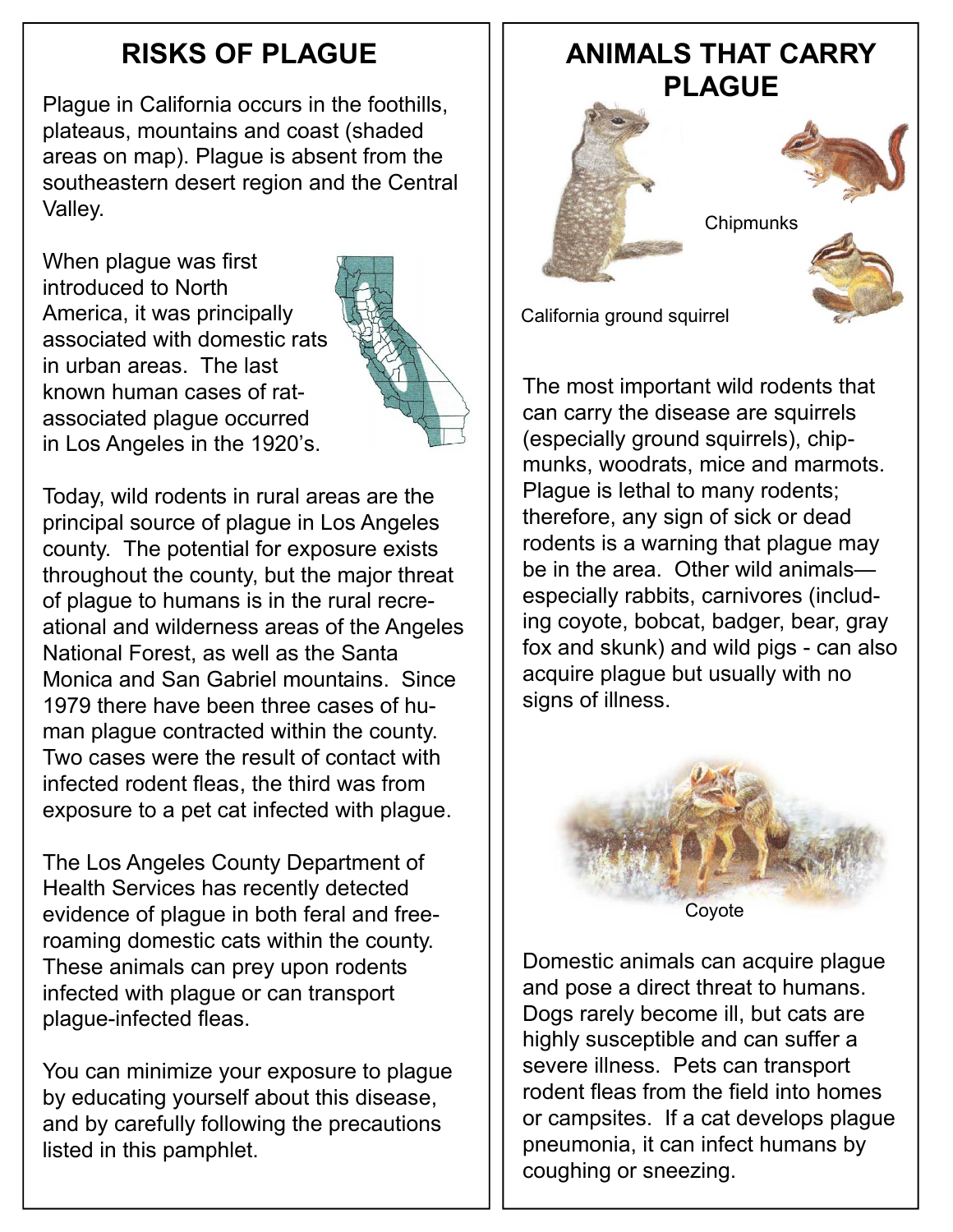# **WAYS TO PROTECT YOUR FAMILY FROM PLAGUE**

#### **General Precautions**

- $\checkmark$  If you become ill within seven days after possible exposure to plague, contact a physician immediately.
- $\checkmark$  Use caution when handling a sick pet that has been in a plague area, especially a cat. Avoid close face to face contact. Consult a veterinarian. Inform the vet that the animal has been in a plague area.
- $\checkmark$  Avoid all contact with rodents and their fleas. Do not touch sick or dead rodents. Report them to rangers or health authorities.

#### **Where you live**

- $\checkmark$  Keep rodent populations down around homes and other inhabited areas. Prevent them from entering buildings. As much as possible, remove or deny rodents access to any source of food or shelter.
- $\checkmark$  Minimize pet contact with rodents and their fleas. A bell on a cat's collar may help. Protect pets with oral or topical flea control. Flea collars are helpful, but, if used alone, are too slow acting.

#### **Where you work or play**

- $\checkmark$  Do not camp, sleep or rest near animal burrows.
- $\checkmark$  Do not feed rodents in campgrounds and picnic areas. Store food and refuse in rodent-proof containers.
- $\checkmark$  Wearing long pants tucked into boot tops can reduce your exposure to fleas. Insect repellent sprayed on socks and trouser cuffs also may help.
- $\checkmark$  LEAVE PETS AT HOME if possible. If not, keep pet confined or on a leash. Do not allow pet to approach sick or dead rodents or to explore rodent burrows.
- HUNTERS AND TRAPPERS: Use rubber gloves when skinning and cleaning rodents, rabbits, wild pigs, coyotes and other carnivores. Cook game animals thoroughly.